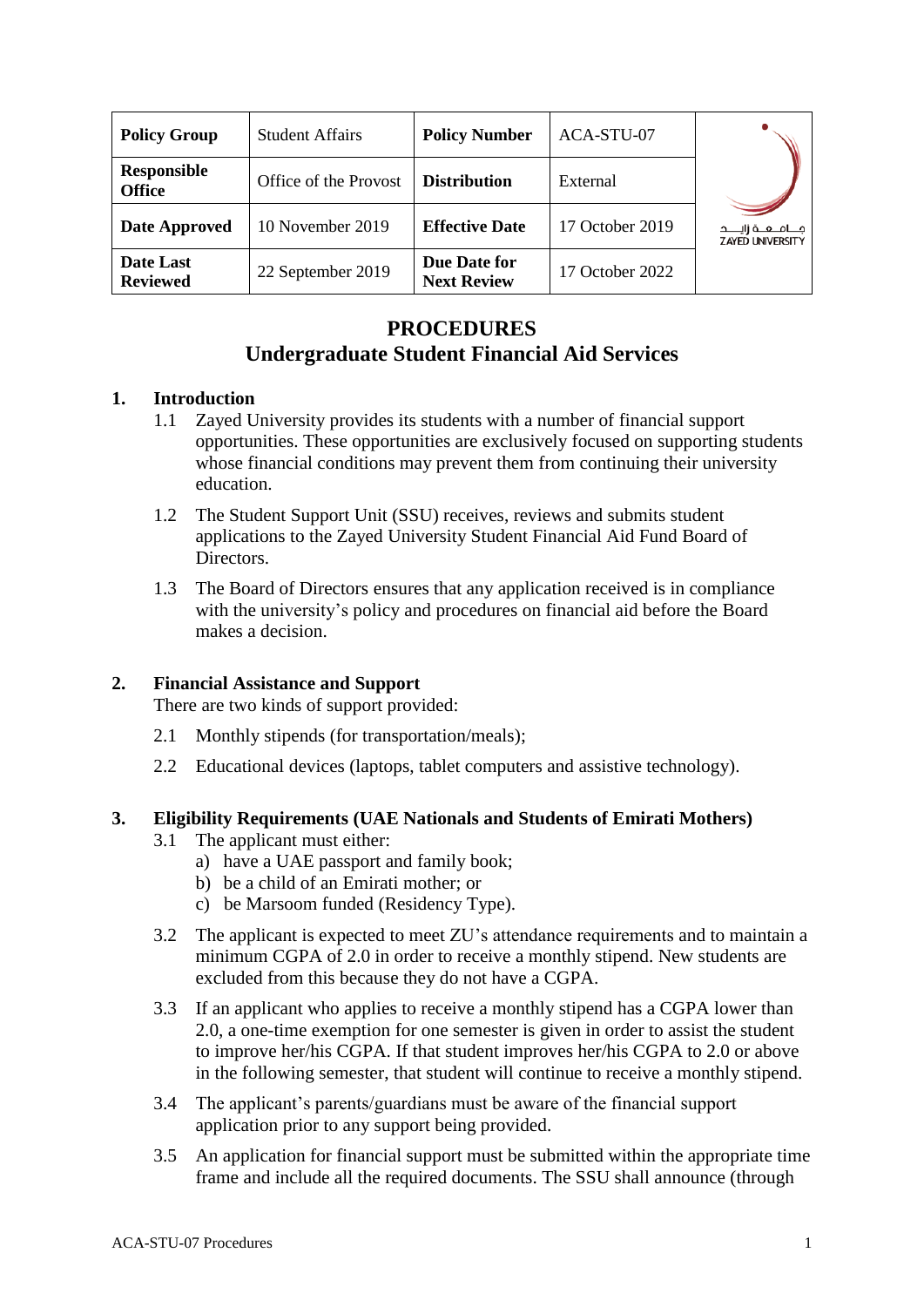the ZU website, Campus and/or Student Announcements, TV screens, social media and orientation events) the time frame, which will be based on the Academic Calendar.

- 3.6 The applicant should not be receiving financial support or regular assistance from any other association.
- 3.7 The average income per family member should not exceed AED 3000 per month in order to receive an educational device.
- 3.8 The average income per family member should not exceed AED 1500 per month in order to receive a monthly stipend.
- 3.9 Any student whose family's sole source of income is from the Ministry of Community Development will receive the requested aid regardless of Articles 3.7, 3.8 and 3.10.
- 3.10 The average income per family member is calculated as following:
	- a) Normal cases: (Guardians' incomes monthly installments) / (Family members who are not married or working + parents)
	- b) For orphaned students: the court-decided share of the student from the father's pension plus aid from any organization for the student.
	- c) For students who are under his/her divorced mother's custody: the courtdecided alimony for the student plus aid from any organization for the student. If the father does not pay alimony, then normal cases calculation is used (see 3.10.a).

#### **4. Monthly Stipend**

- 4.1 Applications for monthly stipends must be submitted only at the beginning of each applicable academic year.
- 4.2 A student who fails to collect his/her stipend within the official time frame (a week from receiving the notification email) will forfeit that month's stipend. In case of repeated failure to collect the stipend within the given time frame without a convincing excuse, the student's name will be removed from the financial aid support list.
- 4.3 The monthly stipend can be paid only to the student.
- 4.4 The SSU shall review and update students' files monthly to confirm the current attendance status of the students on financial aid. Students failing to meet the attendance requirements will no longer be entitled to financial support.
- 4.5 The SSU may assist with opening bank accounts for eligible students.

#### **5. Educational Devices**

- 5.1 A student is eligible to receive an educational device only once.
- 5.2 The university does not cover the cost of repairs or replacement of educational devices.
- 5.3 The educational device granted to the student shall be considered as his/her own property.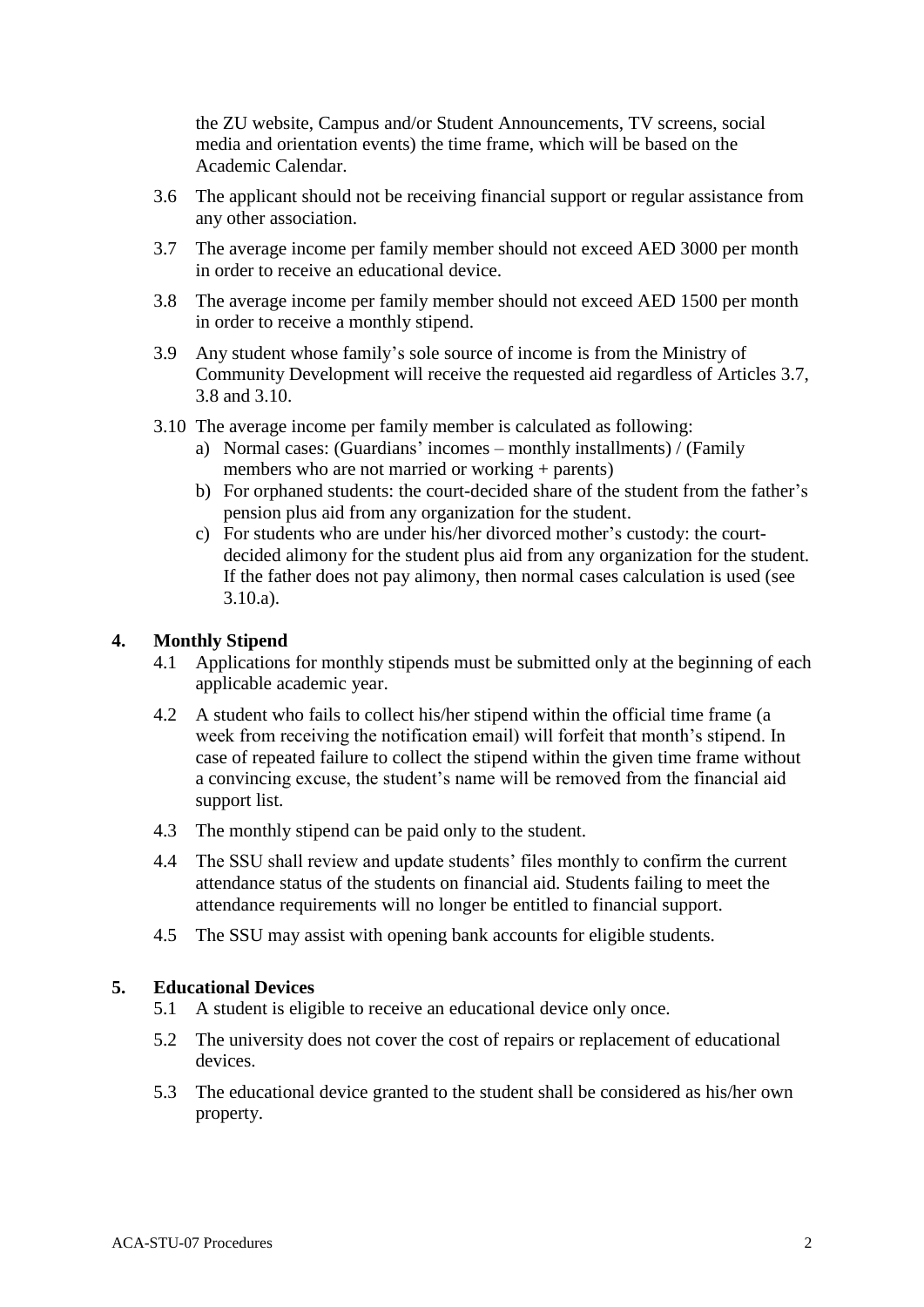5.4 The student who fails to collect his/her educational device within the official time frame (a week from receiving the notification email) will forfeit the right to that educational device and it will be given to another student.

# **6. Suspension of Financial Aid**

Financial aid shall be suspended in the following cases:

- 6.1 If a student drops out or discontinues his/her academic education for any reason.
- 6.2 The student's CGPA falls below 2.0 by the end of a semester.

#### **7. Special Cases**

- 7.1 The Board of Directors may review and recommend financial support to special cases that are not aligned with this policy and procedures, based on the supporting documents provided.
- 7.2 The Board of Directors' recommendation is subject to the approval of the university Vice-President.

## **8. Revision History**

| <b>Date</b>      | <b>Revision</b>                                                                                                                                                                                                                                                                                                                                                                                                                                                                                                                                                                                                                                                                                                                                                                                                                                                                                                                                                                                                                                                                                                                                                                                                                                                                                                                                                |  |  |
|------------------|----------------------------------------------------------------------------------------------------------------------------------------------------------------------------------------------------------------------------------------------------------------------------------------------------------------------------------------------------------------------------------------------------------------------------------------------------------------------------------------------------------------------------------------------------------------------------------------------------------------------------------------------------------------------------------------------------------------------------------------------------------------------------------------------------------------------------------------------------------------------------------------------------------------------------------------------------------------------------------------------------------------------------------------------------------------------------------------------------------------------------------------------------------------------------------------------------------------------------------------------------------------------------------------------------------------------------------------------------------------|--|--|
| 14 June 2020     | Non-substantive change: Added External Distribution.                                                                                                                                                                                                                                                                                                                                                                                                                                                                                                                                                                                                                                                                                                                                                                                                                                                                                                                                                                                                                                                                                                                                                                                                                                                                                                           |  |  |
| 17 December 2019 | Updated the policy number (from STU-ADM-12) and the numbering<br>format.                                                                                                                                                                                                                                                                                                                                                                                                                                                                                                                                                                                                                                                                                                                                                                                                                                                                                                                                                                                                                                                                                                                                                                                                                                                                                       |  |  |
| 10 November 2019 | Approved by the Vice-President (VP Decision #200 of 2019)<br>Revisions by the Financial Aid Fund Board:<br>• Updated the procedures name to match the policy.<br>• Updated the language in Section A, Point 2.<br>• Added Pint 3 in Section A.<br>• Updated Section B as follows:<br>Two kinds of support provided<br>$\circ$<br>Combined point 2 and 3 to "Educational devices (laptops and<br>$\circ$<br>tablet computers)"<br>• Updated Section C as follows:<br>Points 1 revised to reflect current practice<br>$\circ$<br>Point 2 revised to reflect requirements on receiving monthly<br>$\circ$<br>stipends<br>Point 3 added to include the one-time exemption<br>$\circ$<br>Point 5 added to include the responsibilities of the SSU and the<br>$\circ$<br>channels where applications for Financial Aid will be<br>announced<br>Point 7 revised laptop to educational device<br>$\circ$<br>Point 9 added to match current practice<br>O<br>Point 10 added to outline the calculations based on the average<br>$\circ$<br>income per family.<br>• Updated Section D as follows:<br>Removed Articles 3, 4, 6 and 9 of Section D.<br>$\circ$<br>Revised Point 4 from academic to attendance status to match<br>$\circ$<br>current practices<br>Updated the language in Articles 5<br>$\circ$<br>• Updated Section F as follows:<br>Removed Point 2.<br>O |  |  |
|                  |                                                                                                                                                                                                                                                                                                                                                                                                                                                                                                                                                                                                                                                                                                                                                                                                                                                                                                                                                                                                                                                                                                                                                                                                                                                                                                                                                                |  |  |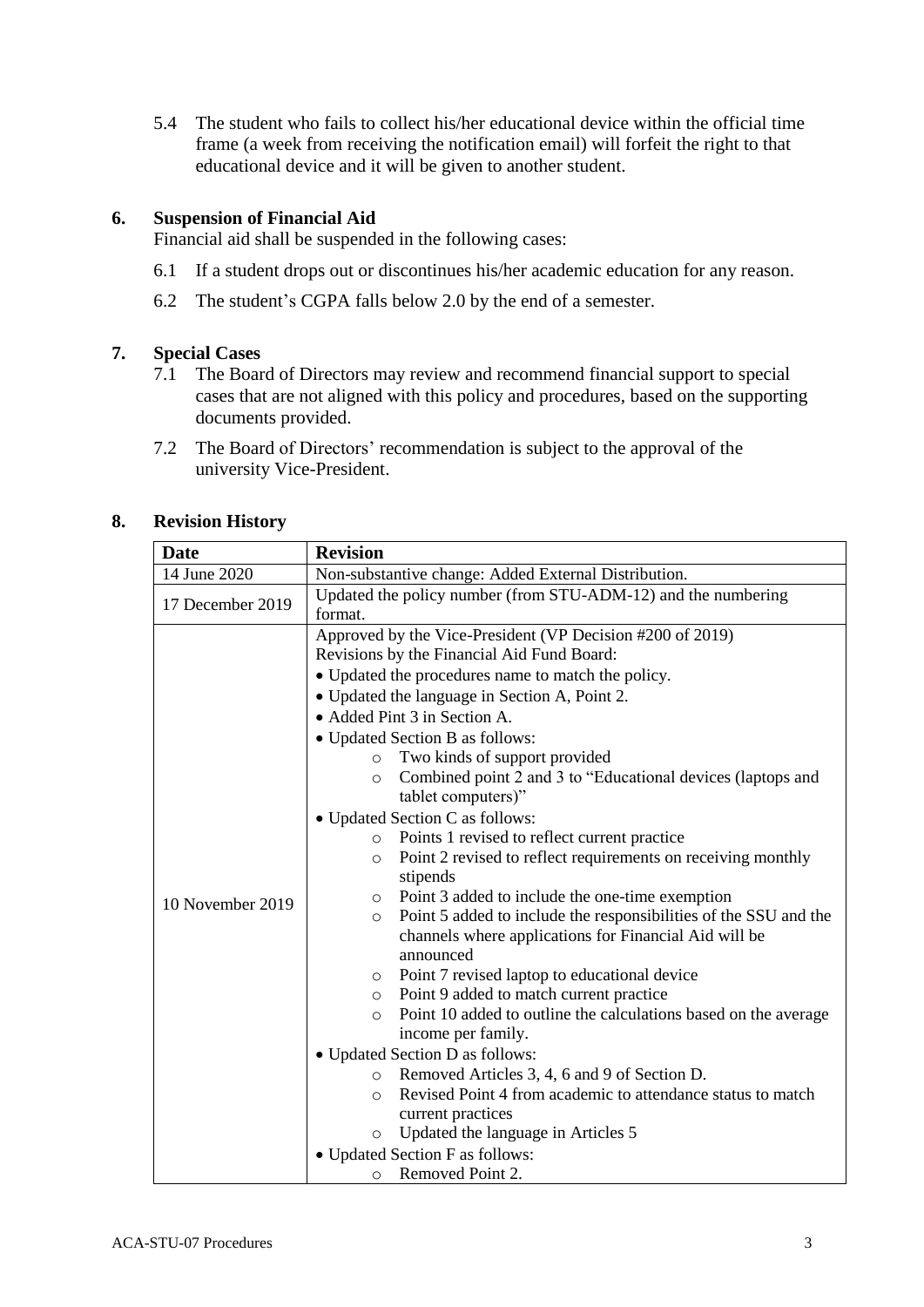|                | Revised Point 3 as all student will have CGAP.                           |  |
|----------------|--------------------------------------------------------------------------|--|
|                | • Removed Section E.                                                     |  |
|                | • New Section E renamed to Educational devices with updates as follows:  |  |
|                | Point 2 specified that the university does not cover the cost<br>$\circ$ |  |
|                | of repairs or replacement of Educational Devices                         |  |
|                | • Added Section $H - Special Cases$ .                                    |  |
|                | • Added Review and Approval Process as Appendix A                        |  |
| 25 May 2017    | Approved by VP Decision #61 of 2017                                      |  |
| 18 August 2016 | New procedures approved as per VP Decision #83 of 2016.                  |  |

Attachment:

• Appendix A: Request for Financial Aid Review and Approval Process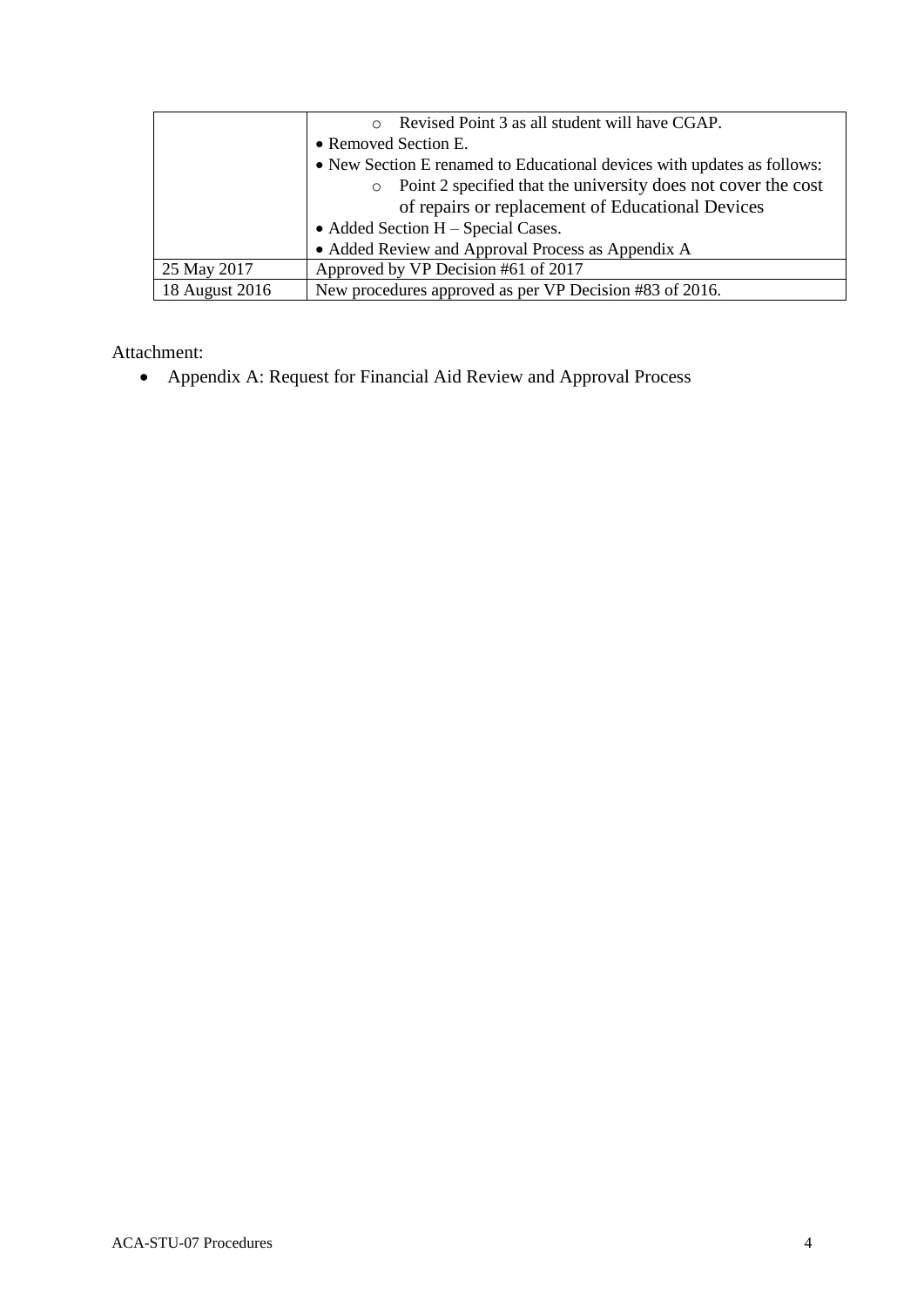# **Appendix A Request for Financial Aid Review and Approval Process**



The process for approving financial aid requests is as follows:

# **1. Monthly Stipends (for transportation/meals)**

## **a) Application Submission**

- i) The application submission deadline will be announced through a Campus Announcement to all students at the start of each academic year.
- ii) Students must submit their applications online by visiting [http://fa.zu.ac.ae.](http://fa.zu.ac.ae/)

# **b) Application Review**

- i) All applications will be reviewed by SSU within two weeks of submitting the application.
- ii) The cases of eligible applicants will be presented to the Board within two weeks of receiving the application.

## **c) Board Review and Decision**

The Board will review and make a decision within one week of receiving applications from SSU except during officially approved semester breaks when a longer period of time might be needed.

## **d) Informing Applicants**

The SSU is responsible to communicate the Board's decision to all applicants within one working day.

# **e) Processing Payment**

Immediately upon approval, given the availability of the funds and the bank details have been provided by the applicant, the student's monthly stipend is transferred to his/her account for the duration identified by the donor.

#### **2. Educational Devices (Laptops, Tablet Computers and Assistive Technology) a) Application Submission**

# i) Students may apply to receive an educational device at any time

- throughout the academic year. ii) Students must submit their applications online by visiting
	- [http://fa.zu.ac.ae.](http://fa.zu.ac.ae/)

# **b) Application Review**

- i) All applications will be reviewed by SSU within two weeks of submitting the application.
- ii) The cases of eligible applicants will be presented to the Board within two weeks of receiving the application.

# **c) Board Review and Decision**

The Board will review and make a decision within one week of receiving applications from SSU except during officially approved semester breaks when a longer period of time might be needed.